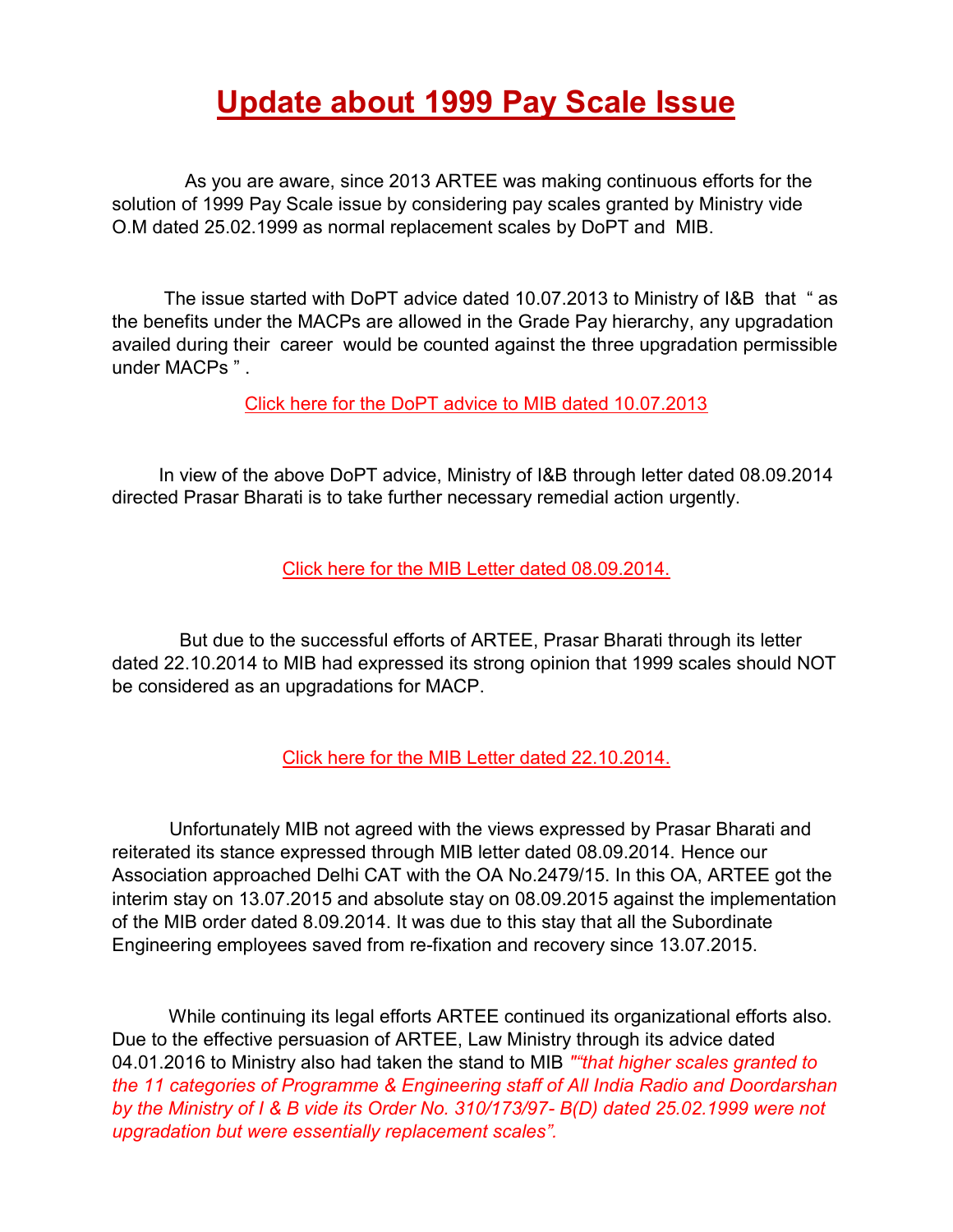### **[Click here for Law Ministry Opinion dated 04.01.2016](http://arteeindia.org/central/2020/DOLA_advice_to_MIB_dated_04.01.2016.pdf)**

 Due to the continuous efforts of our Association, the issue regarding treatment of Pay Scales granted as per MIB's order dated 25.2.1999, as one upgradation against three upgradation under MACP Scheme or otherwise was again referred to DOP&T by Ministry of I&B. DoPT vide its advice dated 4th March,2016 has advised that:- "The DoPT has already given its advice. Since, now there are no new facts in this case, our earlier advice holds goods. As such it is stated that upgraded scales granted to 11 categories of employees of subordinate Engineering and programme cadre of Prasar Bharati is to be treated as one upgradation against the three upgradations allowed under MACP scheme." The above views of DOP&T have been endorsed by the Department of Expenditure,Ministry of Finance.

 Meantime the OA 2479/2015 filed by our Association disposed of in terms of the Delhi CAT order dated 31.03.2016 in Smt. Syamali Biswas case (OA No.1118/2015) and the same was subject to the orders passed in Writ Petition No.2034/2017. On 11.04.2017, the Honb'l Delhi High Court stayed the Delhi CAT order and there by stayed the absolute stay passed by Delhi CAT in Mrs. Shyamali Biswas Case.

 Taking advantage of removal of absolute stay, Hon'ble MIB issued order dated 31.01.18 order once again clarifying that Pay Scales granted as per MIB, OM dated 25.02.1999 is to be treated as one upgradation against the three upgradations allowed under MACP and directed Prasar Bharati to necessary action.

Click here for MIB order dated 31.08.2018

## **Efforts by ARTEE in 2020**

 In continuation of our organizational efforts for finding a solution to the 1999 Pay Scale issue, on 12.02.2020 ARTEE again submitted a representation to MIB to consider pay scales granted by Ministry vide O.M dated 25.02.1999 as normal replacement scales. As per the representation submitted by ARTEE and other Associations, MIB on 06.03.2020 had send a letter to Prasar Bharati to examine the representations by Associations and send a point wise comments along with probable solutions on the issues raised by Associations.

[Click here for MIB letter to CEO,PB dated 06.03.2020.](http://arteeindia.org/central/2020/MIB_letter_to_CEO_PB%20_dated_06.03.2020.pdf)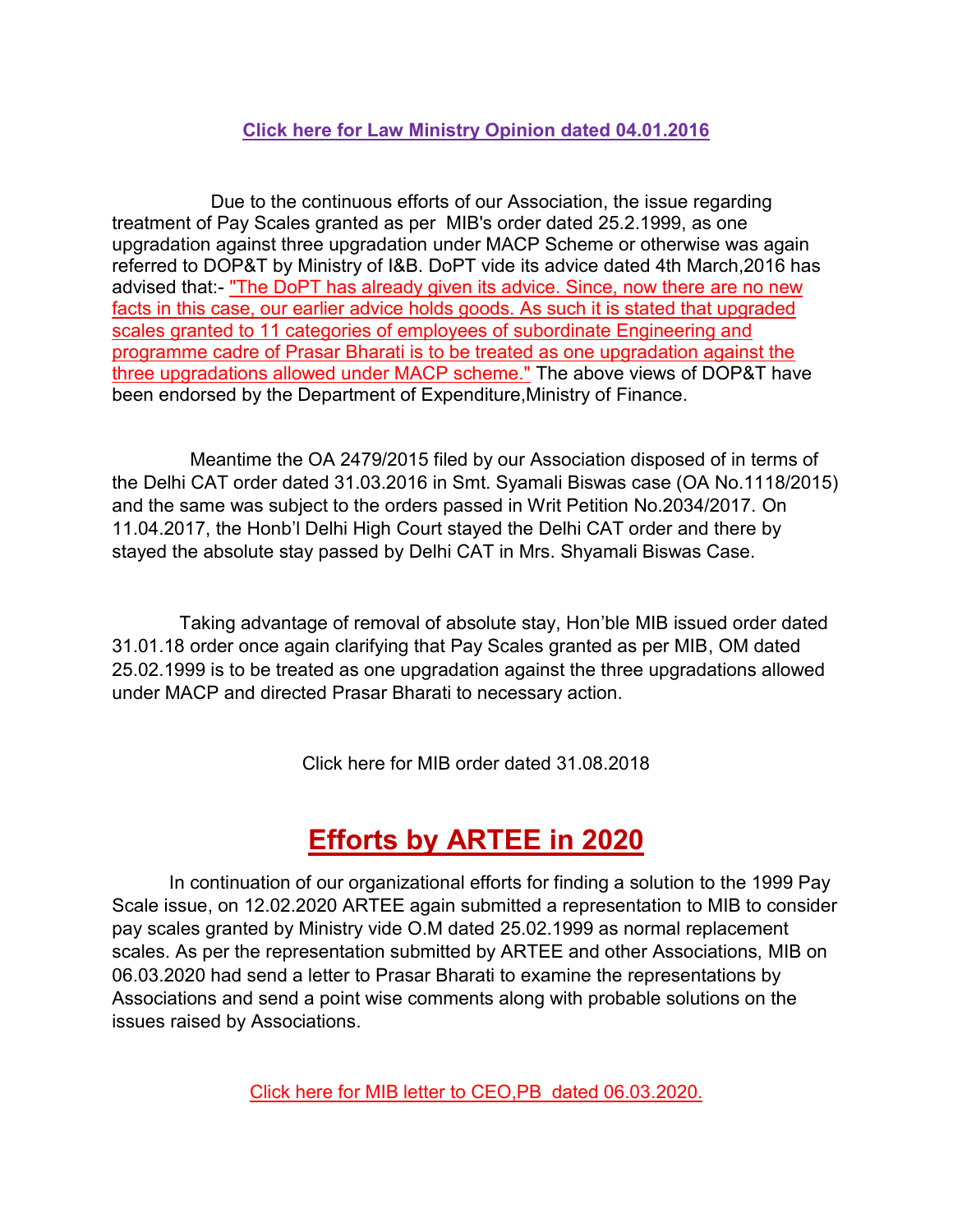Even though MIB had directed to send the comments along with probable solutions latest by 11.03.2020 for perusal by HMIB/Sec (I&B), delay happened and on 21.08.2020 Ministry again send a reminder to CEO, Prasar Bharati to expedite the matter and send the report to Ministry urgently.

#### [Click here for the MIB reminder letter to CEO,PB dated 21.08.2020](http://arteeindia.org/central/2020/MIB_reminder_letter_to_CEO_PB_dated_21.08.2020.pdf)

 In the month of September 2020, the Association which is always working against unity and interest of employees submitted a threatening letter to Prasar Bharati, alleging delay in sending reply by Prasar Bharati to MIB in the issue of 1999 scales. It was very much an immature reaction without realizing the real facts in the issue. Actually, the delay in sending the proposal happened not at Prasar Bharati. Prasar Bharati had already directed O/o DG AIR to prepare the comments as requested by Ministry. Since they were not at all following the issue, they were not aware about it and hence they wrongly accused Prasar Bharati and ADG (HR) for the delay in sending the proposal.

 As you are aware, due to the efforts of ARTEE since 2013, Prasar Bharati had always taken a positive stand in 1999 Pay Scale issue. Due to the efforts by ARTEE Central Office, on 19.10.20, DG AIR send a proposal through e-mail to Ministry of I&B with the approval of CEO, Prasar Bharati.

 Through the proposal dated 19.10.2020, DG AIR and Prasar Bharati had expressed their view to Ministry *that " the scales granted by MIB vide OM dated 25.02.1999 have already been restored in due course of time by various court judgments in respect of above mentioned 7 categories of employees except Helpers, AEs of CCW, Transmission Executives and Program Executives of program cadre from pre dates of 5th Pay Commission ie.w.e.f 01.01.1978 and 01.12.1983 in case of EAs and Technicians respectively. Hence, upgraded scales have only regularized the anomaly which has crept in due to reduction of Pay Scales by 5th Pay Commission, to draw parity with employees of Film Division and as per the Court orders that has attained finality."*

 As per the proposal dated 19.10.2020 submitted by Directorate General AIR to MIB in the issue of 1999 scales , Directorate and Prasar Bharat have once again reiterated its earlier stand that 1999 scales are replacement scales. And DG AIR have also requested MIB to withdraw the MIB order dated 31.01.2018 to consider 1999 scales as one upgradation for MACP.